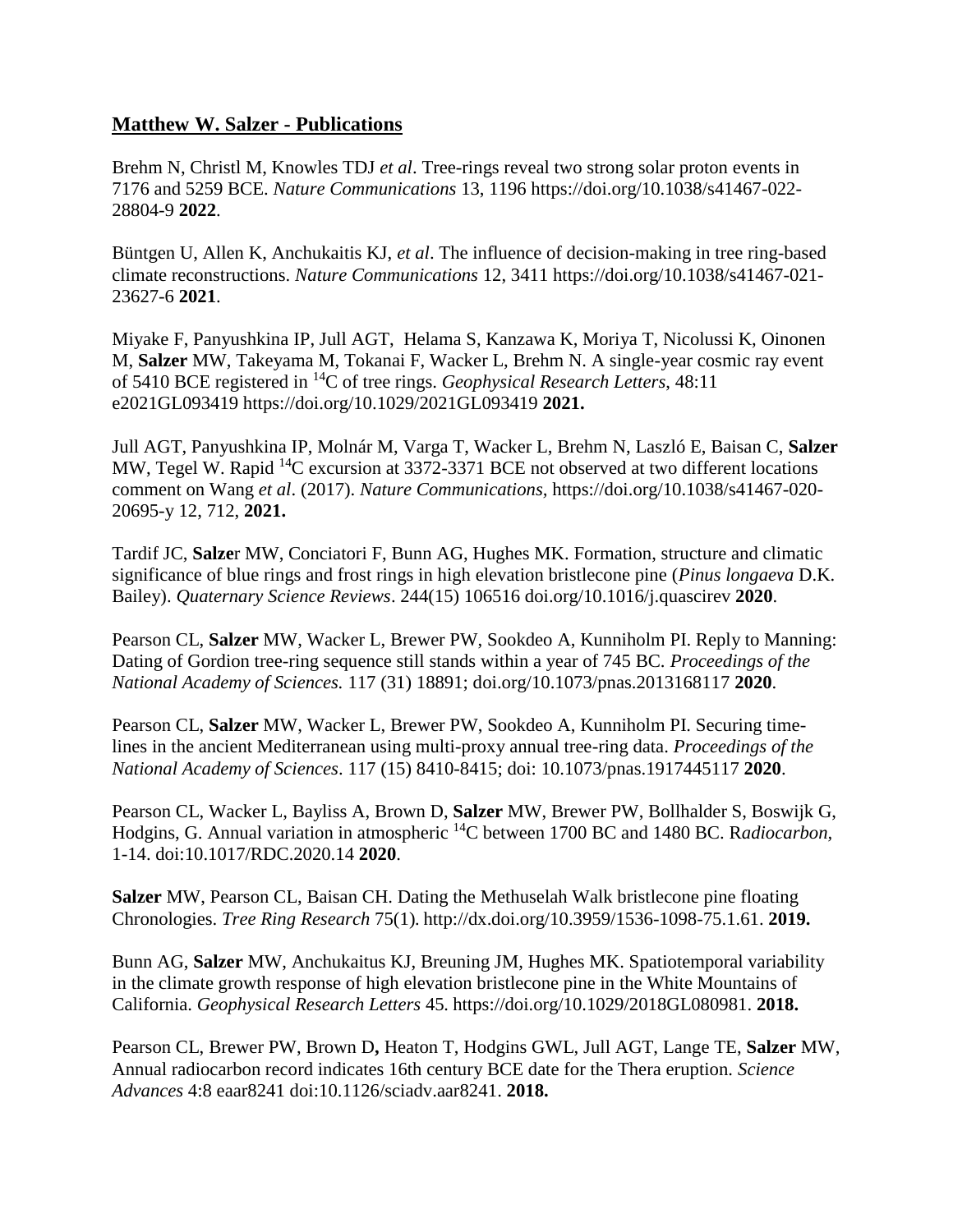Bruening JM, Bunn AG, **Salzer** MW. A climate-driven treeline position model in the White Mountains of California over the past six millennia. *Journal of Biogeography* 00:1–10. https://doi.org/10.1111/jbi.13191. **2018.**

Miyake F, Jull AGT, Panyushkina IP, Wacker L, **Salzer** MW, Baisan C, Lange TE, Cruz R, Masuda K, Nakamura T. A large  ${}^{14}C$  excursion in 5480 BC indicates an abnormal sun in the Mid Holocene. *Proceedings of the National Academy of Sciences* 114(5): 881-884, doi:10.1073/pnas.1613144114. **2017**.

Bruening JM, Tran TJ, Bunn AG, Weiss SB, **Salzer** MW. Fine-scale modeling of bristlecone pine treeline position in the Great Basin, USA. *Environmental Research Letters* 12(1), doi:10.1088/1748-9326/aa5432. **2017**.

Tran TJ, Bruening JM, Bunn AG, **Salzer** MW, Weiss SB. Cluster analysis and topoclimate modeling to examine bristlecone pine tree-ring growth signals in the Great Basin, USA. *Environmental Research Letters* 12(1), doi:10.1088/1748-9326/aa5388**. 2017**.

Miyake F, Masuda K, Nakamura T, Kimura K, Hakozaki M, Jull AGT, Lange TE, Cruz R, Panyushkina IP, Baisan C, Salzer MW. Search for annual <sup>14</sup>C excursions in the past. *Radiocarbon*. 1-6. doi:10.1017/RDC. **2017**.

Sigl M, Winstrup M, McConnell1 JR, Welten KC, Plunkett G, Ludlow F, Büntgen U, Caffee M, Chellman N, Dahl-Jensen D, Fischer H, Kipfstuhl S, Kostick C, Maselli1 OJ, Mekhaldi F, Mulvaney R, Muscheler R, Pasteris DR, Pilcher JR, **Salzer** MW, Schüpbach S, Steffensen JP,Vinther B, Woodruff TE. Timing and climate forcing of volcanic eruptions for the past 2,500 years. *Nature,* 523: 543-549 doi:10.1038/nature14565. **2015**.

**Salzer** MW, Larson ER, Bunn AG, Hughes MK. Changing climate response in near-treeline bristlecone pine with elevation and aspect. *Environmental Research Letters,* 9: 114007 doi:10.1088/1748-9326/9/11/114007. **2014**.

Jull AJT, Panyushkina IP, Lange TE, Kukarskih VV, Myglan VS, Clark KJ, **Salzer** MW, Burr GS, Leavitt SW. Excursions in the <sup>14</sup>C record at A.D. 774-775 in tree rings from Russia and America. *Geophysical Research Letters*, 41: 8, 3004-3010 doi: 10.1002/2014GL059874. **2014**.

**Salzer** MW, Bunn AG, Graham NE, Hughes MK. Five millennia of paleotemperature from treerings in the Great Basin, USA. *Climate Dynamics*, 42: 5-6, 1517-1526 doi: 10.1007/s00382-013- 1911-9. **2014**.

Van West CR, Windes TC, Levine F, Grissino-Mayer HD, **Salzer** MW. The Role of Climate in Early Spanish-Native American Interactions in the U.S. Southwest In. Mathers C, Mitchem JM, Haecker CM, eds. *Initiating New Worlds: Sixteenth-Century Entradas in the American Southwest and Southeast*. Amerind Foundation, Dragoon, Arizona, University of Arizona Press, Tucson. **2013**.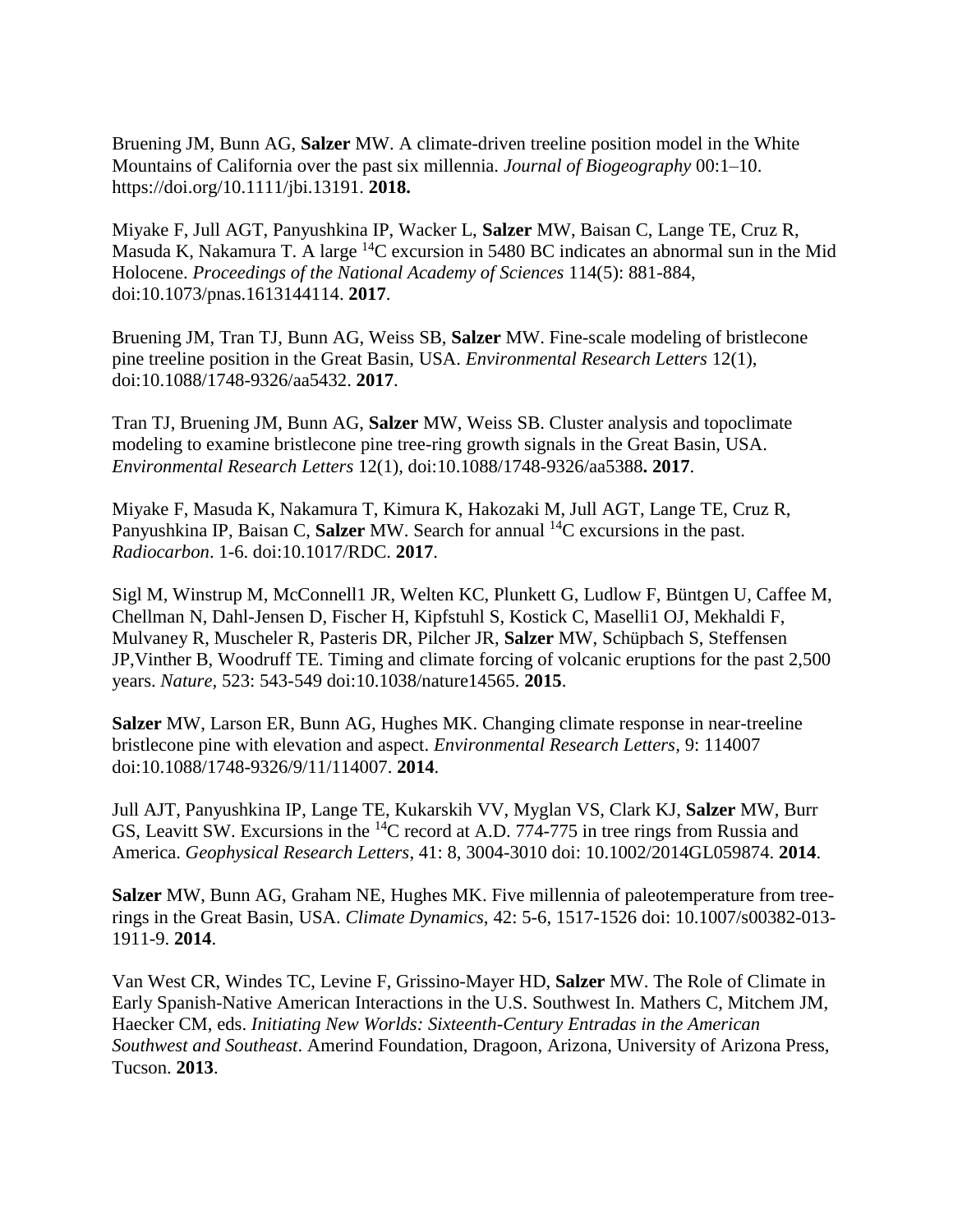Anchukaitis KJ, Breitenmoser P, Briffa KR, Buchwal A, Büntgen U, Cook ER, D'Arrigo D, Esper J, Evans MN, Frank D, Grudd H, Gunnarson BE, Hughes MK, Kirdyanov AV, Körner C, Krusic PJ, Luckman B, Melvin TM, **Salzer** MW, Shashkin AV, Timmreck C, Vaganov EA, Wilson RJS. Tree rings and volcanic cooling. *Nature Geoscience*, doi:10.1038/ngeo1645. **2012**.

Towner RH, **Salzer** MW. Past Precipitation in the Northern Rio Grande Valley. In Vierra B ed. *From Mountain Top to Valley Bottom: Understanding Past Land-use in the Northern Rio Grande Valley, New Mexico*, University of Utah Press, Salt Lake City. **2012**.

Bale RJ, Robertson I, **Salzer** MW, Loader MJ, Leavitt SW, Gagen M, Harlan TP, McCarroll D. An annually resolved bristlecone pine carbon isotope chronology for the last millennium. *Quaternary Research* 76:22-29, doi:10.1016/j.yqres.2011.05.004. **2011**.

Bunn AG, Hughes MK, **Salzer** MW. Topographically modified tree-ring chronologies as a potential means to improve paleoclimate inference. *Climatic Change* 105:627-634, doi: 10.1007/s10584-010-0005-5. **2011**.

**Salzer** MW, Hughes MK. V*olcanic eruptions over the last 5,000 years from bristlecone pine tree-ring widths and frost rings*. In Stoffel M, Bollschweiler M, Butler DR, Luckman BH eds. Tree Rings and Natural Hazards: A State-of-the-Art. Advances in Global Change Research, 41, Springer, Heidelberg, London, New York, ISBN 978-90-481-8735-5; e-ISBN 978-90-481-8736- 2; doi:10.1007/978-90-481-8736-2. **2010**.

Kipfmueller KF, **Salzer** MW. Linear trend and climate response of five-needle pines in the western United States related to treeline proximity. *Canadian Journal of Forest Research*  40(1):134-142, doi:10.1139/X09-187. **2010**.

Kipfmueller KF, Elliott GP, Larson ER, **Salzer** MW. An assessment of the dendroclimatic potential of three conifer species in northern Minnesota. *Tree-Ring Research* 66(2):113-126, doi:10.3959/2009-12.1. **2010**.

**Salzer** MW, Hughes MK, Bunn AG, Kipfmueller KF. Recent unprecedented tree-ring growth in bristlecone pine at the highest elevations and possible causes. *Proceedings of the National Academy of Sciences* 106(48):20348-20353, doi:10.1073/pnas.0903029106. **2009.**

Towner RH, **Salzer** MW, Parks JA, Barlow KR. Assessing the importance of past human behavior in dendroarchaeological research: examples from Range Creek Canyon, Utah USA. *Tree-Ring Research* 65(2):117-127, doi:10.3959/2008-4.1. **2009**.

Pearson CL, Dale DS, Brewer PW, **Salzer** MW, Lipton J, Manning SW. Dendro-chemistry of White Mountain Bristlecone pines: An investigation via synchrotron radiation scanning x-ray fluorescence microscopy. *Journal of Geophysical Research* 114, doi:10.1029/2008JG000830. **2009**.